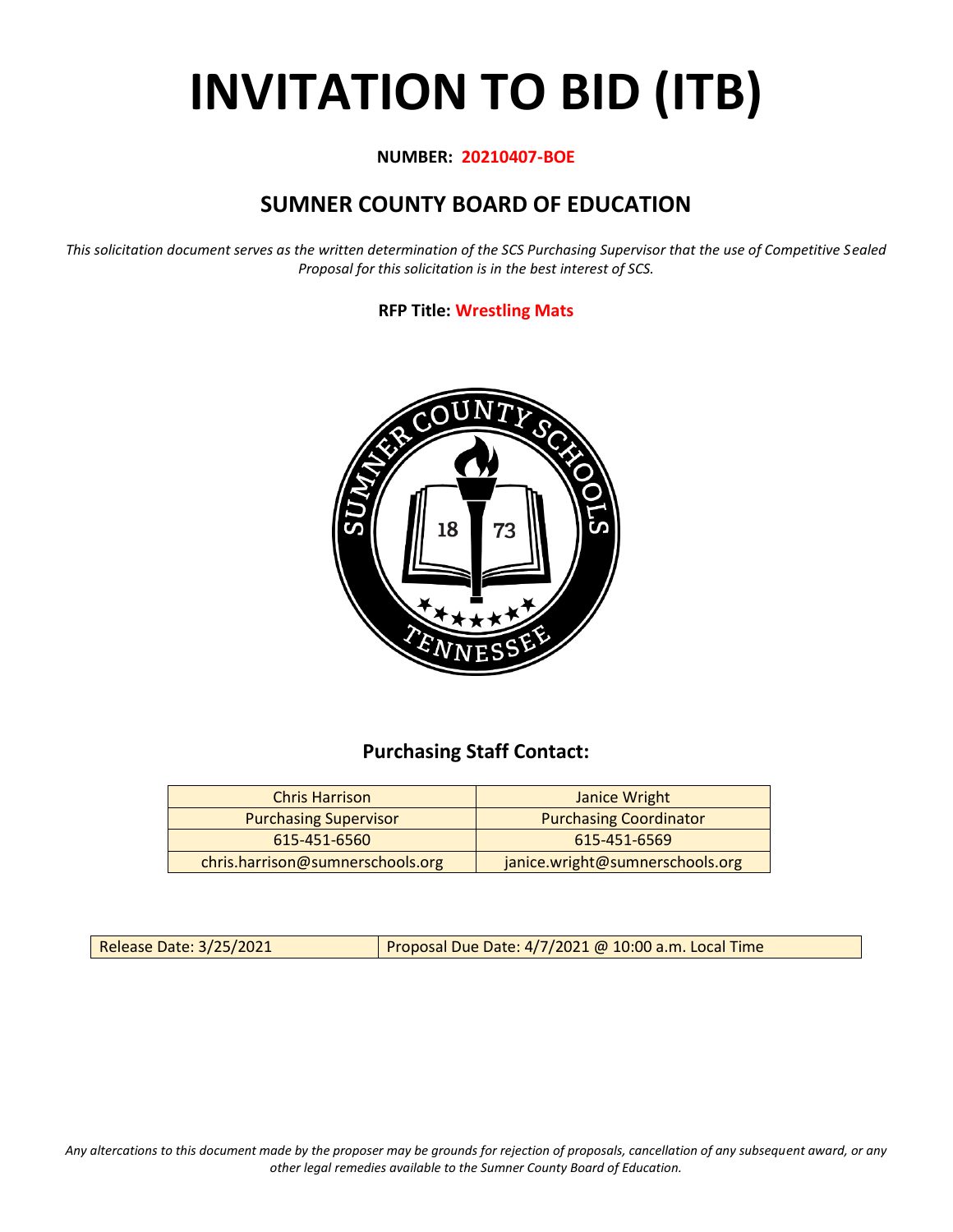## **NOTICE TO PROPOSERS**

There may be one or more amendments to this ITB. In order to receive communication for any such amendments issued specifically to this ITB, the proposer must provide the information requested below to the Sumner County Board of Education (SCS) Purchasing Department. The information may be sent by email to: Chris Harrison, Purchasing Supervisor, chris.harrison@sumnerschools.org. SCS will send amendments only to those proposers which complete and return this information in a timely manner.

| <b>ITB Number:</b>      | 20210407-BOE Wrestling Mats |
|-------------------------|-----------------------------|
| Company Name:           |                             |
| <b>Mailing Address:</b> |                             |
|                         |                             |
|                         |                             |
| Phone Number:           |                             |
| <b>Contact Person:</b>  |                             |
| <b>Email Address:</b>   |                             |
|                         |                             |
|                         |                             |
| <b>Printed Name:</b>    |                             |
| Date:                   |                             |

Emailed amendments will be sent in a Microsoft Word (Office for Windows) or Portable Document Format (pdf) format. Any alterations to the document made by the proposer may be grounds for rejection of proposal, cancellation of any subsequent award or any other legal remedies available to SCS.

Amendments will also be posted on the SCS website **https://sumnerschools.org/index.php/current-bids-and-rfps** and attached to the solicitation listing as a PDF or WORD file. Check the particular solicitation on the Current Bids and RFPs webpage for any posted amendments.

By completing and returning this form, the Proposer has expressed its intent to provide a proposal for **20210407-BOE Wrestling Mats.**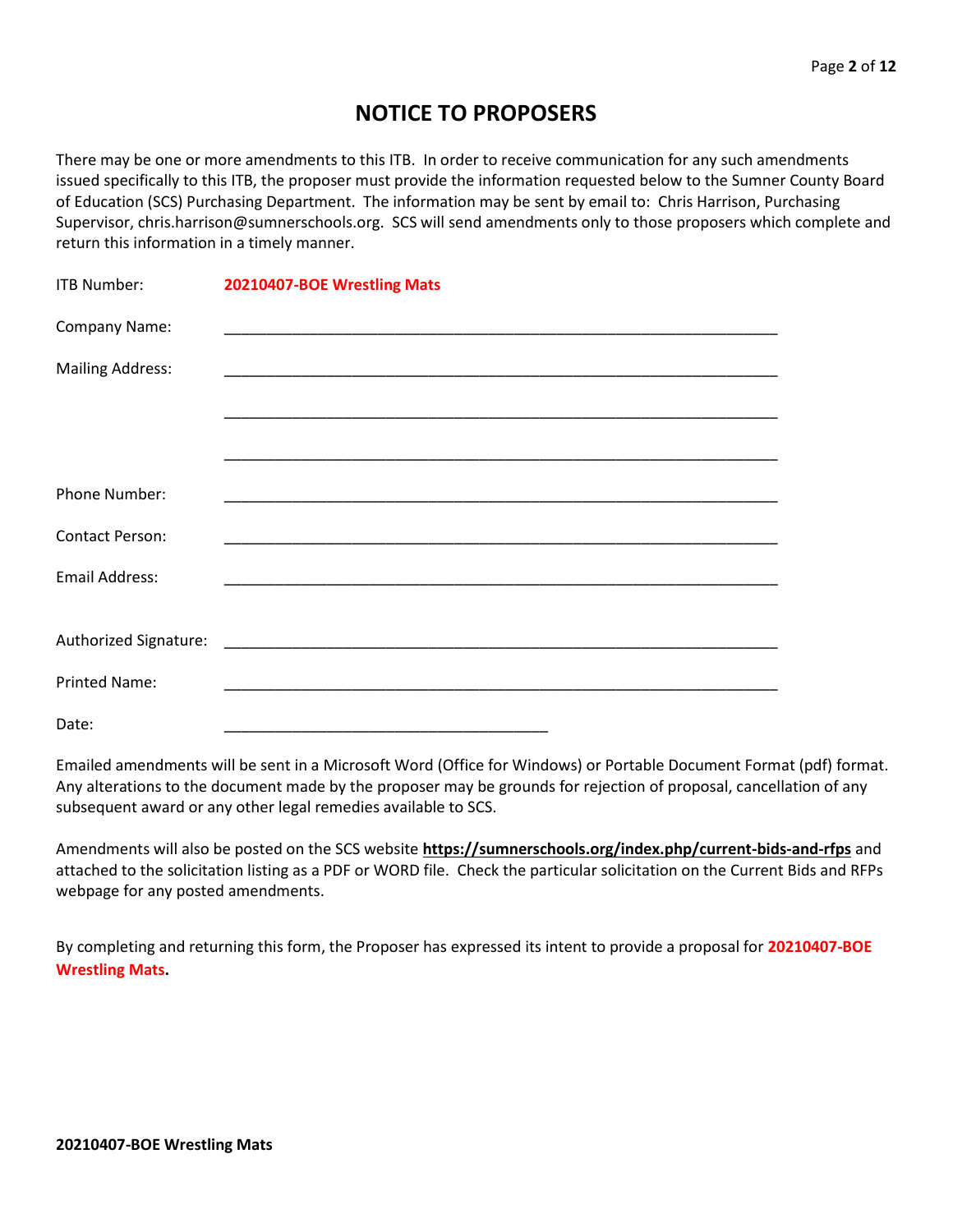## **TABLE OF CONTENTS**

- 1. Specification
- 2. Source Selection and Contract Award
- 3. Schedule of Events
- 4. Delivery of Proposals
- 5. Protests
- 6. New Vendors
- 7. Attachments
	- A. Bid Form/Certification
	- B. IRS Form W9
	- C. Attestation Re Personnel
	- D. Standard Terms and Conditions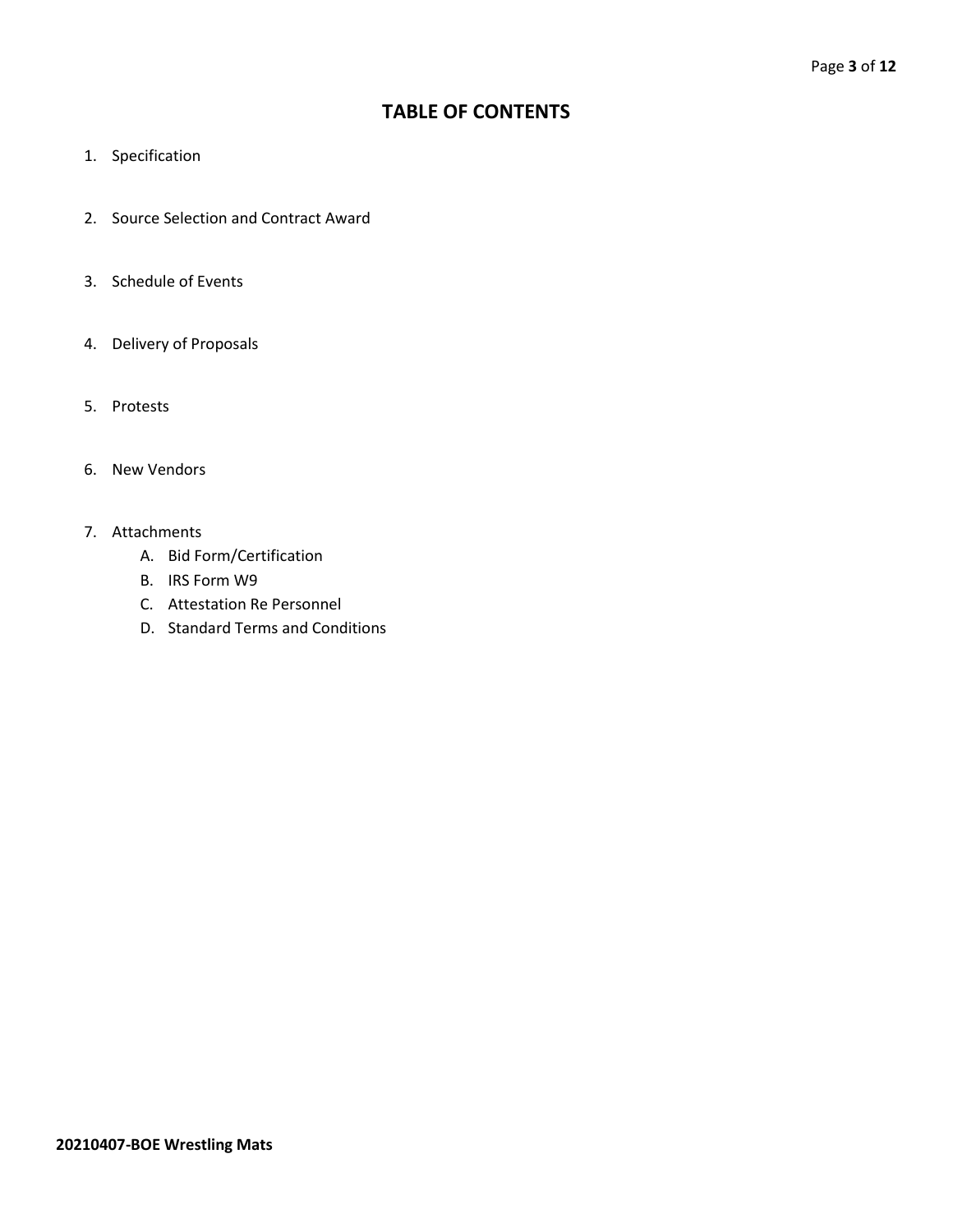1. Specification

All mats must be covered by a warranty. The Proposer must indicate the warranty duration on the Bid Form. The Proposer must also include inside delivery to the following address:

Station Camp High 1040 Bison Trial Gallatin, TN 37066

MAT

- Quantity = 2
- Size:  $42' \times 42' 3$  Sections
- Two-sided to provide wrestling areas on both sides
- 1.25" nominal thickness
- Meets ASTM F355 Shock Absorbency
- Includes Straps and Tubes
- Proposer must indicate if their product can be reconditioned for extended use.
- A full-color, computer rendering of the mats with graphics shall be provided for review and approval of layout, design and placement prior to production.
- TOP SIDE
	- o Protection Area: Black
	- o 32' Wrestling Area Circle: Dark Maroon / White Line
	- o 10' Circle: White
	- o Includes Referee Marks / R&G Starting Marks
	- o All markings must be NFHS/NCAA compliant competition markings
	- o 6' Logo in Center
		- "STATION CAMP" Arched around the top of Wrestling Circle: White
		- "BISON" Arched around the bottom of Wrestling Circle: White
- BOTTOM SIDE
	- $\circ$  9 10' Circle Lines: White
	- o Includes Referee Marks / R&G Starting Mark in each

#### OPTIONAL PRICING

- Storage/Transport Cart
- Non-marking wheels are required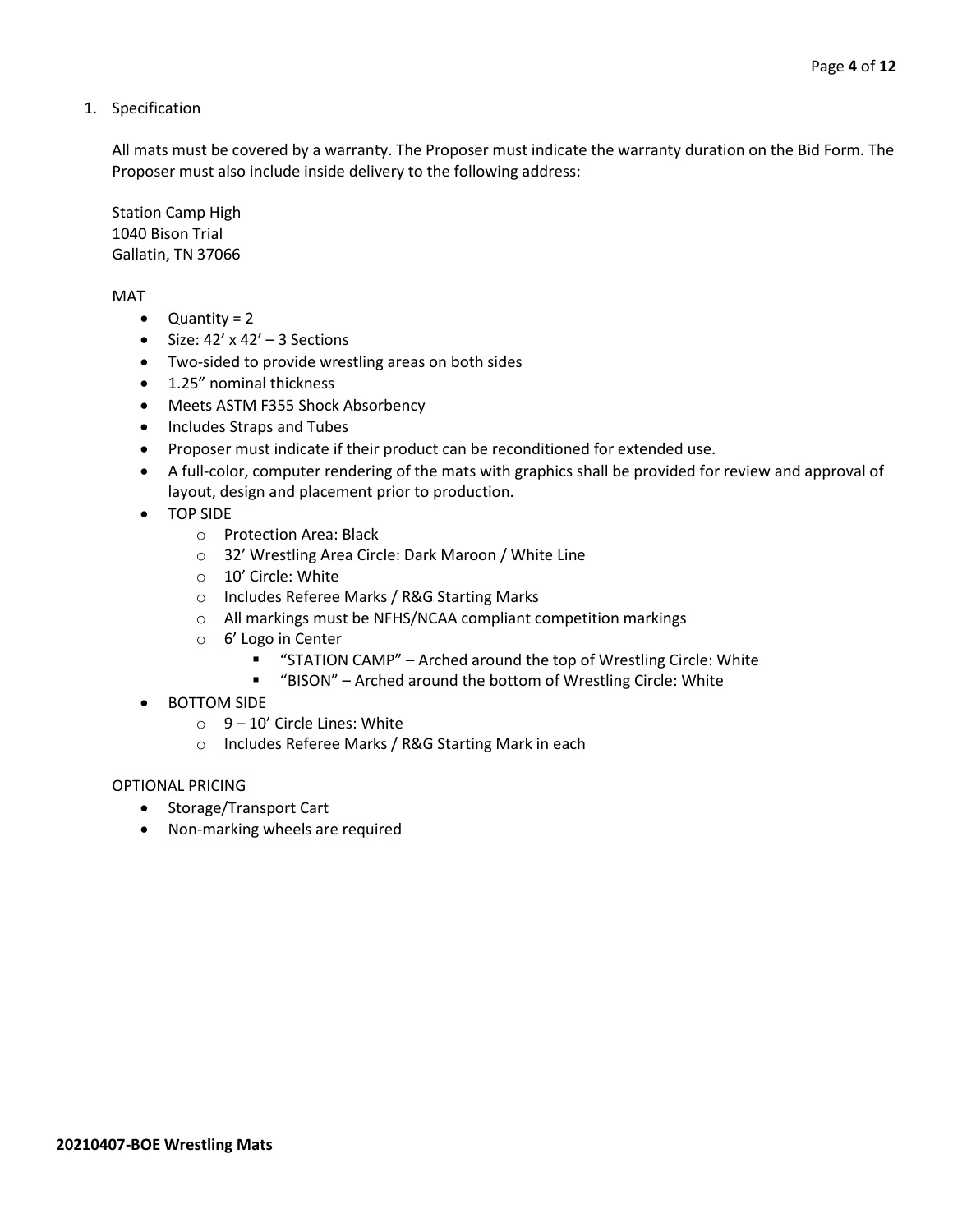- 2. Source Selection and Contract Award
	- Award, if made, will be made to the proposer submitting the lowest cost proposal and whom is also determined to be Responsive.
		- o General Criteria to be determined "Responsive"
			- Does the proposal include all required information?
			- Does the proposal include completed attachment forms?
			- Was the proposal delivered on or before the stated deadline?
	- SCS reserves the right to reject any proposal that takes exception to the specifications unless prior approval is requested and granted by SCS.
	- Upon mutual agreement by both parties, SCS shall grant the right to extend the terms, conditions and prices of contract(s) awarded from this ITB to other Institutions (such as State, Local and/or Public Agencies) who express an interest in participating in any contract that results from this ITB. Each of the "piggyback" Institutions will issue their own purchasing documents for purchase of the goods/services. Proposer agrees that SCS shall bear no responsibility or liability for any agreements between Proposer and the other Institution(s) who desire to exercise this option.
- 3. Schedule of Events

| <b>RFP Issued</b>              | March 23, 2021                        |  |  |
|--------------------------------|---------------------------------------|--|--|
| <b>RFP Submission DEADLINE</b> | April 7, 2021 @ 10:00 a.m. Local Time |  |  |

4. Delivery of Proposals

Sealed proposals will be accepted until **April 7, 2021 @ 10:00 a.m. Local Time**. Proposals received after that time will be deemed invalid. Vendors mailing proposal packages must allow sufficient time to ensure receipt of their package by the time specified. SCS shall not accept proposals via electronic transmission such as email, fax, etc. There will be no exceptions. Proposals will be opened and read aloud. The reading of the bids will begin at **10:00 a.m. Local Time**.

Due to the nature of deliveries to the SCS Support Services Facility by carriers such as UPS, FedEx and such like; the proposal package will be accepted if the date and time on the delivery confirmation are indicated to be on or before the Proposal Deadline.

Delivery Address: Sumner County Board of Education Attn: Purchasing Supervisor 1500 Airport Road Gallatin, TN 37066

The package containing the proposal must be sealed and clearly marked on the outside of the package:

**"20210407-BOE Wrestling Mats" DO NOT OPEN**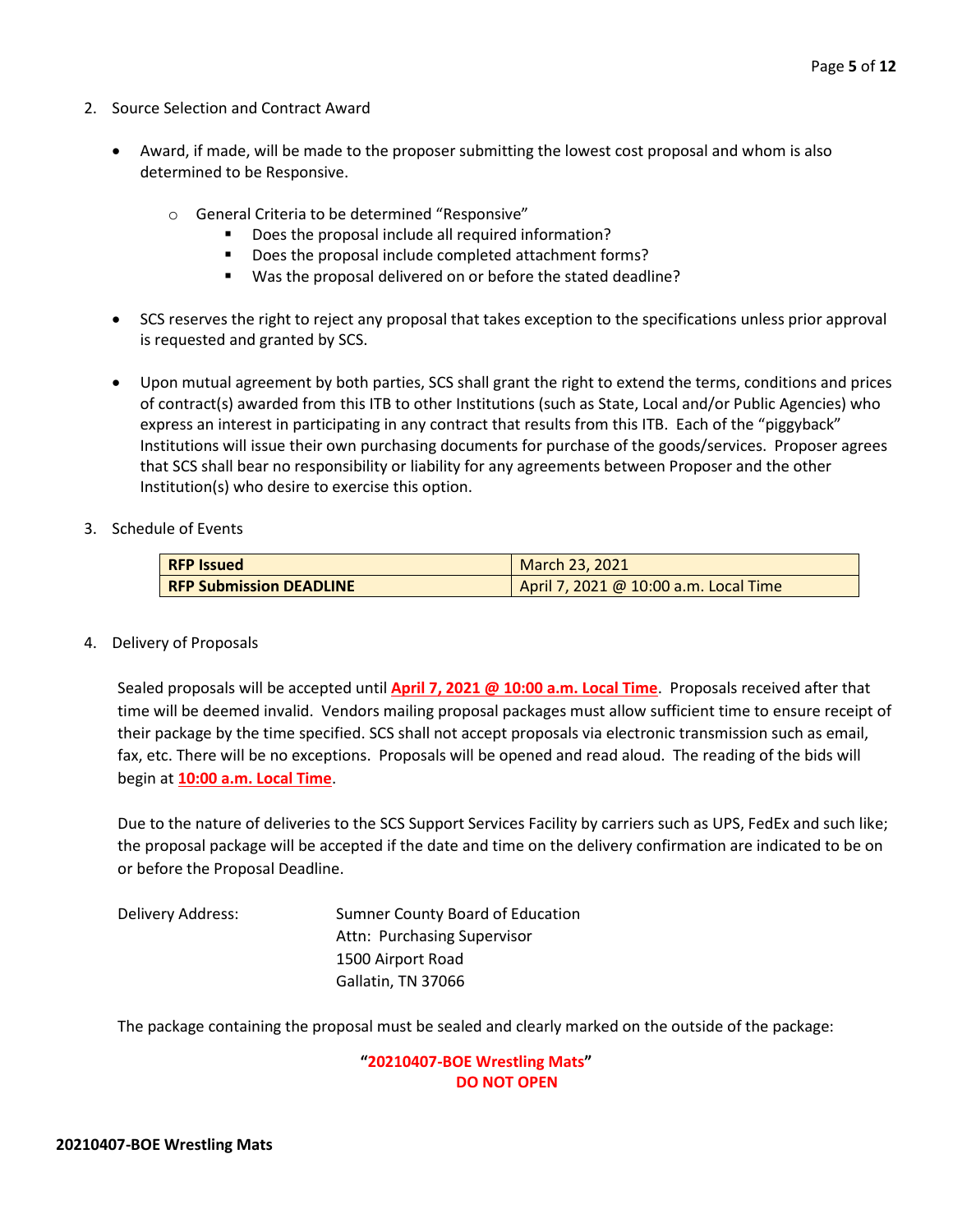#### 5. Protests

In the event that any interested party finds any part of the listed specifications, terms or conditions to be discrepant, incomplete or otherwise questionable in any respect; it shall be the responsibility of the concerned party to notify the SCS Purchasing Office of such matters immediately upon receipt of the ITB. All notifications must be sent to the Purchasing Supervisor via email at [purchasing@sumnerschools.org.](mailto:purchasing@sumnerschools.org)

Any actual or prospective Proposer who is aggrieved in connection with the ITB or award of a contract may protest to the Purchasing Supervisor and/or the Sumner County Board of Education at its regularly scheduled meeting.

- 6. New Vendors
	- To comply with Internal Revenue Service requirements, all vendors who perform any type of service are required to have a current IRS Form W-9 on file with the SCS Finance Department. It is a mandatory requirement to complete the IRS Form W-9 (Attachment 1) included in this RFP.
	- To comply with the Tennessee Lawful Employment Act (50-1-702 and 50-1-703), non-employees (individuals paid directly by the employer in exchange for the individual's labor or services) must have on file one (1) of the following documents:
		- o A valid Tennessee driver's license or photo identification;
		- $\circ$  A valid driver's license or photo identification from another state where the license requirements are at least as strict as those in Tennessee;
		- o A birth certificate issued by a U.S. state, jurisdiction or territory;
		- o A U.S. government issued certified birth certificate;
		- o A valid, unexpired U.S. passport;
		- o A U.S. certificate of birth abroad (DS-1350 or FS-545)
		- o A report of birth abroad of a U.S. citizen (FS-240);
		- o A certificate of citizenship (N560 or N561);
		- o A certificate of naturalization (N550, N570 or N578);
		- o A U.S citizen identification card (I-197 or I-179); or
		- o Valid alien registration documentation or other proof of current immigration registration recognized by the United States Department of Homeland Security that contains the individual's complete legal name and current alien admission number or alien file number (or numbers if the individual has more than one number).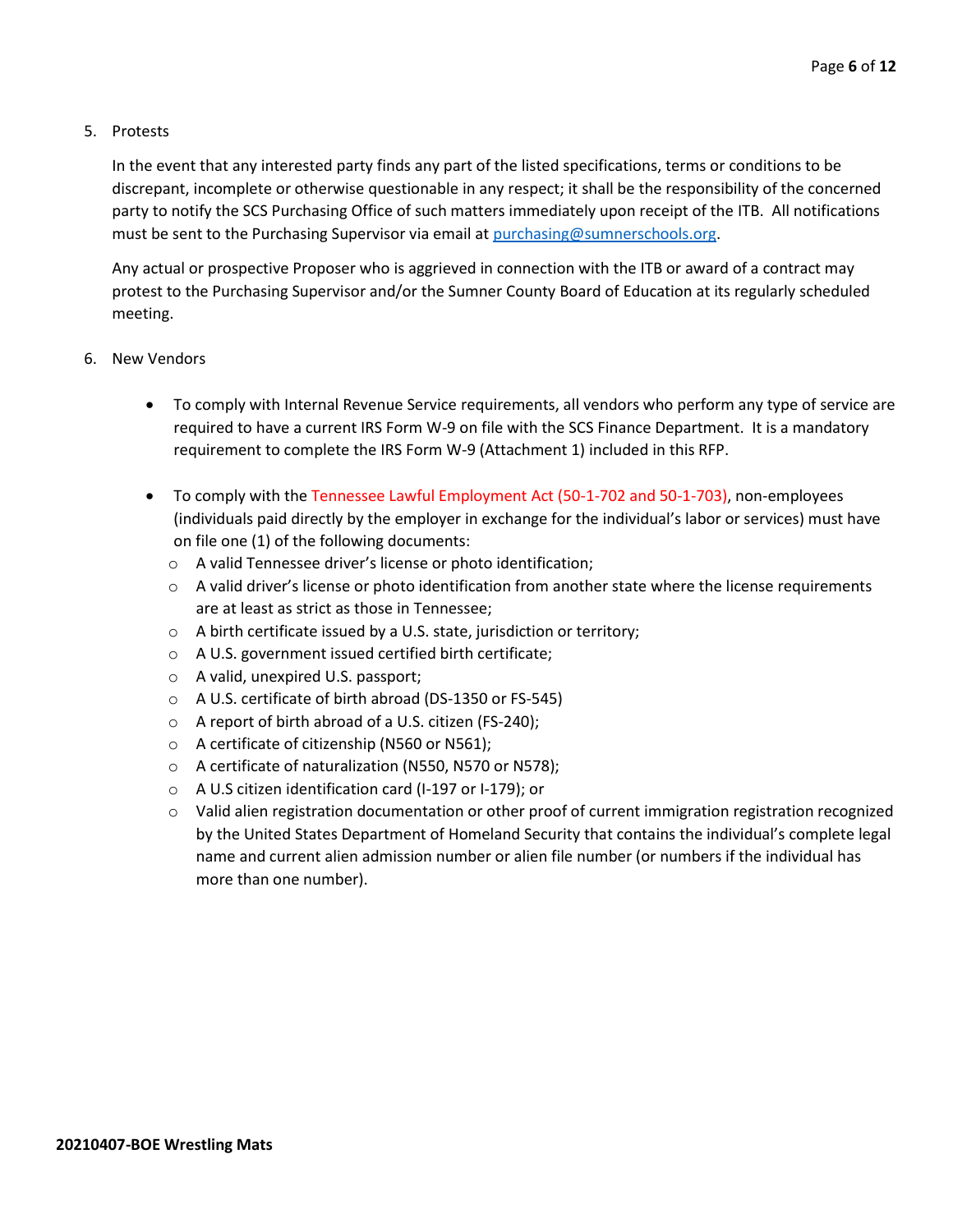#### **7.A Bid Form**



Attn: Purchasing Supervisor 1500 Airport Road Gallatin, TN 37066

Date\_

| <b>DESCRIPTION</b>                                                                                                                                                                                                             | <b>PRICE</b> |
|--------------------------------------------------------------------------------------------------------------------------------------------------------------------------------------------------------------------------------|--------------|
| 42' X 42' Mat                                                                                                                                                                                                                  |              |
| $\bullet$ Qty = 2                                                                                                                                                                                                              |              |
| $\bullet$                                                                                                                                                                                                                      |              |
| $\bullet$<br>Can be Reconditioned (YES/NO):<br>$\bullet$                                                                                                                                                                       |              |
| <b>OPTIONAL PRICING</b>                                                                                                                                                                                                        |              |
| <b>Storage/Transport Cart</b>                                                                                                                                                                                                  |              |
| Brand: Expansion of the state of the state of the state of the state of the state of the state of the state of the state of the state of the state of the state of the state of the state of the state of the state of the sta |              |
|                                                                                                                                                                                                                                |              |

By checking this box, Proposer agrees that SCS reserves the right to extend the terms, conditions and prices of this contract to other Institutions (such as State, Local and/or Public Agencies) who express an interest in participating in any contract that results from this ITB. Each of the piggyback Institutions will issue their own purchasing documents for the goods/service. Proposer agrees that SCS shall bear no responsibility or liability for any agreements between Proposer and the other Institution(s) who desire to exercise this option.

| <b>AUTHORIZED SIGNATURE:</b> |  |
|------------------------------|--|
|                              |  |
|                              |  |
|                              |  |
| <b>PRINTED NAME:</b>         |  |
|                              |  |
|                              |  |
| TITLE:                       |  |
|                              |  |
|                              |  |
| <b>COMPANY NAME:</b>         |  |
|                              |  |
|                              |  |
|                              |  |
| <b>PHONE:</b>                |  |
|                              |  |
|                              |  |
| <b>EMAIL</b>                 |  |
|                              |  |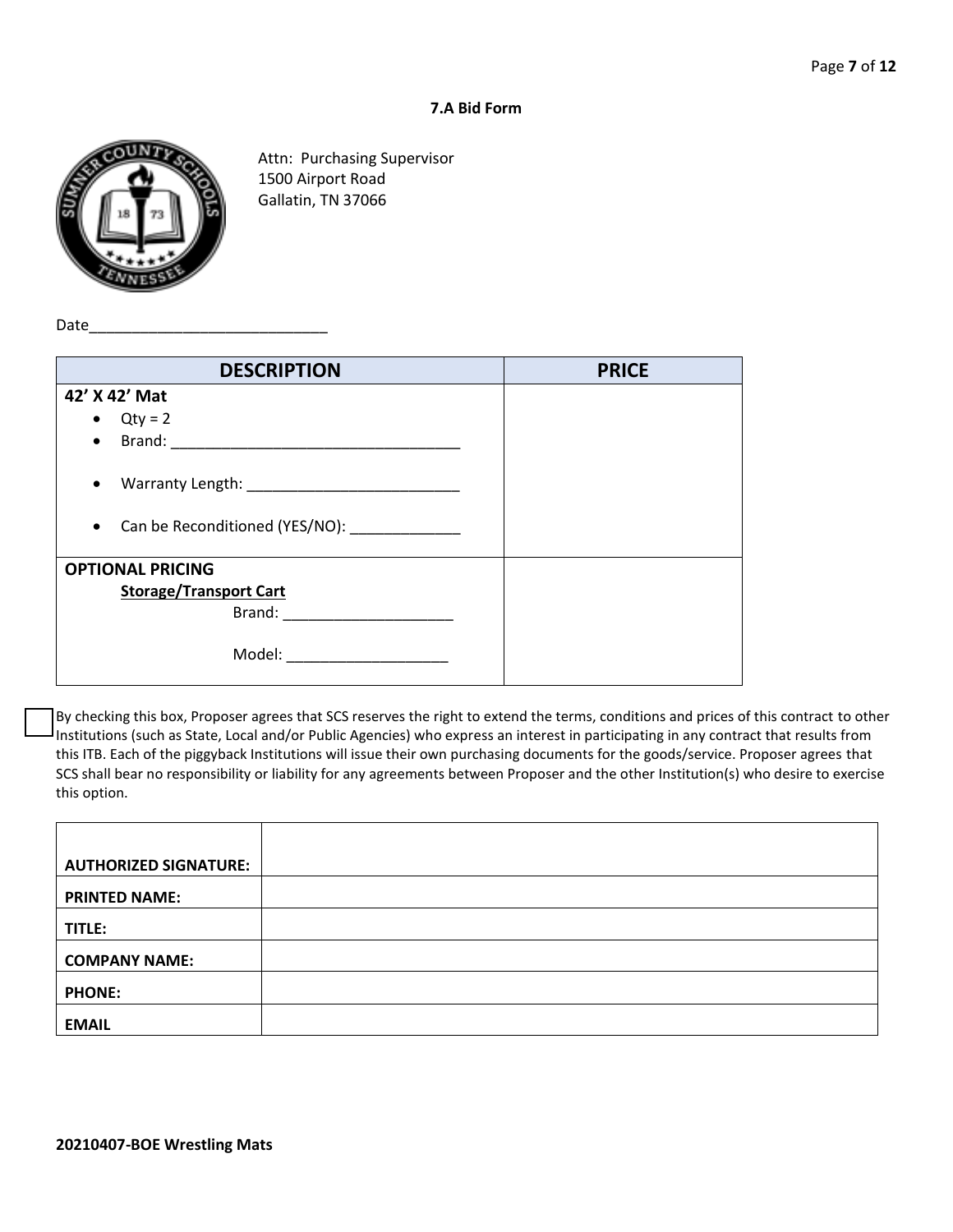#### 7.B IRS Form W9

|                                                                                                                                                                                                                                                                                                                                                                                                                                                                                                                                                                                                                                                                                                                                                                             | <b>Request for Taxpayer</b><br><b>Identification Number and Certification</b><br>(Rev. December 2014)<br>Department of the Treasury<br>Internal Revenue Service<br>1 Name (as shown on your income tax return). Name is required on this line; do not leave this line blank.                                                                                                                                                                                                                                                                                                                                                                                                                                                                                                                                                                                                                                                                |                                                                                                                                                                                                                                                                                                                                                                                                                                                                                                             |                                                                                                                                                                     | Give Form to the<br>requester. Do not<br>send to the IRS. |  |  |  |
|-----------------------------------------------------------------------------------------------------------------------------------------------------------------------------------------------------------------------------------------------------------------------------------------------------------------------------------------------------------------------------------------------------------------------------------------------------------------------------------------------------------------------------------------------------------------------------------------------------------------------------------------------------------------------------------------------------------------------------------------------------------------------------|---------------------------------------------------------------------------------------------------------------------------------------------------------------------------------------------------------------------------------------------------------------------------------------------------------------------------------------------------------------------------------------------------------------------------------------------------------------------------------------------------------------------------------------------------------------------------------------------------------------------------------------------------------------------------------------------------------------------------------------------------------------------------------------------------------------------------------------------------------------------------------------------------------------------------------------------|-------------------------------------------------------------------------------------------------------------------------------------------------------------------------------------------------------------------------------------------------------------------------------------------------------------------------------------------------------------------------------------------------------------------------------------------------------------------------------------------------------------|---------------------------------------------------------------------------------------------------------------------------------------------------------------------|-----------------------------------------------------------|--|--|--|
| οi                                                                                                                                                                                                                                                                                                                                                                                                                                                                                                                                                                                                                                                                                                                                                                          | 2 Business name/disregarded entity name, if different from above                                                                                                                                                                                                                                                                                                                                                                                                                                                                                                                                                                                                                                                                                                                                                                                                                                                                            |                                                                                                                                                                                                                                                                                                                                                                                                                                                                                                             |                                                                                                                                                                     |                                                           |  |  |  |
| Specific Instructions on<br>Print or type<br>See                                                                                                                                                                                                                                                                                                                                                                                                                                                                                                                                                                                                                                                                                                                            | page<br>4 Exemptions (codes apply only to<br>3 Check appropriate box for federal tax classification; check only one of the following seven boxes:<br>certain entities, not individuals; see<br>S Corporation Partnership<br>Individual/sole proprietor or<br>C Corporation<br>Trust/estate<br>instructions on page 3):<br>single-member LLC<br>Exempt payee code (if any)<br>Limited liability company. Enter the tax classification (C=C corporation, S=S corporation, P=partnership) ▶<br>Exemption from FATCA reporting<br>Note. For a single-member LLC that is disregarded, do not check LLC; check the appropriate box in the line above for<br>the tax classification of the single-member owner.<br>code (if any)<br>(Applies to accounts maintained outside the U.S.)<br>Other (see instructions) ▶<br>5 Address (number, street, and apt. or suite no.)<br>Requester's name and address (optional)<br>6 City, state, and ZIP code |                                                                                                                                                                                                                                                                                                                                                                                                                                                                                                             |                                                                                                                                                                     |                                                           |  |  |  |
|                                                                                                                                                                                                                                                                                                                                                                                                                                                                                                                                                                                                                                                                                                                                                                             |                                                                                                                                                                                                                                                                                                                                                                                                                                                                                                                                                                                                                                                                                                                                                                                                                                                                                                                                             | 7 List account number(s) here (optional)                                                                                                                                                                                                                                                                                                                                                                                                                                                                    |                                                                                                                                                                     |                                                           |  |  |  |
| Part I                                                                                                                                                                                                                                                                                                                                                                                                                                                                                                                                                                                                                                                                                                                                                                      |                                                                                                                                                                                                                                                                                                                                                                                                                                                                                                                                                                                                                                                                                                                                                                                                                                                                                                                                             | <b>Taxpayer Identification Number (TIN)</b>                                                                                                                                                                                                                                                                                                                                                                                                                                                                 |                                                                                                                                                                     |                                                           |  |  |  |
| Social security number<br>Enter your TIN in the appropriate box. The TIN provided must match the name given on line 1 to avoid<br>backup withholding. For individuals, this is generally your social security number (SSN). However, for a<br>resident alien, sole proprietor, or disregarded entity, see the Part I instructions on page 3. For other<br>entities, it is your employer identification number (EIN). If you do not have a number, see How to get a<br>TIN on page 3.<br>or<br><b>Employer identification number</b><br>Note. If the account is in more than one name, see the instructions for line 1 and the chart on page 4 for<br>guidelines on whose number to enter.                                                                                   |                                                                                                                                                                                                                                                                                                                                                                                                                                                                                                                                                                                                                                                                                                                                                                                                                                                                                                                                             |                                                                                                                                                                                                                                                                                                                                                                                                                                                                                                             |                                                                                                                                                                     |                                                           |  |  |  |
| Part II                                                                                                                                                                                                                                                                                                                                                                                                                                                                                                                                                                                                                                                                                                                                                                     | <b>Certification</b>                                                                                                                                                                                                                                                                                                                                                                                                                                                                                                                                                                                                                                                                                                                                                                                                                                                                                                                        |                                                                                                                                                                                                                                                                                                                                                                                                                                                                                                             |                                                                                                                                                                     |                                                           |  |  |  |
|                                                                                                                                                                                                                                                                                                                                                                                                                                                                                                                                                                                                                                                                                                                                                                             | Under penalties of perjury, I certify that:                                                                                                                                                                                                                                                                                                                                                                                                                                                                                                                                                                                                                                                                                                                                                                                                                                                                                                 |                                                                                                                                                                                                                                                                                                                                                                                                                                                                                                             |                                                                                                                                                                     |                                                           |  |  |  |
|                                                                                                                                                                                                                                                                                                                                                                                                                                                                                                                                                                                                                                                                                                                                                                             |                                                                                                                                                                                                                                                                                                                                                                                                                                                                                                                                                                                                                                                                                                                                                                                                                                                                                                                                             | 1. The number shown on this form is my correct taxpayer identification number (or I am waiting for a number to be issued to me); and<br>2. I am not subject to backup withholding because: (a) I am exempt from backup withholding, or (b) I have not been notified by the Internal Revenue<br>Service (IRS) that I am subject to backup withholding as a result of a failure to report all interest or dividends, or (c) the IRS has notified me that I am<br>no longer subject to backup withholding; and |                                                                                                                                                                     |                                                           |  |  |  |
|                                                                                                                                                                                                                                                                                                                                                                                                                                                                                                                                                                                                                                                                                                                                                                             |                                                                                                                                                                                                                                                                                                                                                                                                                                                                                                                                                                                                                                                                                                                                                                                                                                                                                                                                             | 3. I am a U.S. citizen or other U.S. person (defined below); and                                                                                                                                                                                                                                                                                                                                                                                                                                            |                                                                                                                                                                     |                                                           |  |  |  |
| 4. The FATCA code(s) entered on this form (if any) indicating that I am exempt from FATCA reporting is correct.<br>Certification instructions. You must cross out item 2 above if you have been notified by the IRS that you are currently subject to backup withholding<br>because you have failed to report all interest and dividends on your tax return. For real estate transactions, item 2 does not apply. For mortgage<br>interest paid, acquisition or abandonment of secured property, cancellation of debt, contributions to an individual retirement arrangement (IRA), and<br>generally, payments other than interest and dividends, you are not required to sign the certification, but you must provide your correct TIN. See the<br>instructions on page 3. |                                                                                                                                                                                                                                                                                                                                                                                                                                                                                                                                                                                                                                                                                                                                                                                                                                                                                                                                             |                                                                                                                                                                                                                                                                                                                                                                                                                                                                                                             |                                                                                                                                                                     |                                                           |  |  |  |
| Sign<br>Here                                                                                                                                                                                                                                                                                                                                                                                                                                                                                                                                                                                                                                                                                                                                                                | Signature of<br>U.S. person $\blacktriangleright$                                                                                                                                                                                                                                                                                                                                                                                                                                                                                                                                                                                                                                                                                                                                                                                                                                                                                           |                                                                                                                                                                                                                                                                                                                                                                                                                                                                                                             |                                                                                                                                                                     | Date $\blacktriangleright$                                |  |  |  |
|                                                                                                                                                                                                                                                                                                                                                                                                                                                                                                                                                                                                                                                                                                                                                                             | <b>General Instructions</b>                                                                                                                                                                                                                                                                                                                                                                                                                                                                                                                                                                                                                                                                                                                                                                                                                                                                                                                 |                                                                                                                                                                                                                                                                                                                                                                                                                                                                                                             | · Form 1098 (home mortgage interest), 1098-E (student loan interest), 1098-T                                                                                        |                                                           |  |  |  |
|                                                                                                                                                                                                                                                                                                                                                                                                                                                                                                                                                                                                                                                                                                                                                                             |                                                                                                                                                                                                                                                                                                                                                                                                                                                                                                                                                                                                                                                                                                                                                                                                                                                                                                                                             | Section references are to the Internal Revenue Code unless otherwise noted.                                                                                                                                                                                                                                                                                                                                                                                                                                 | (tuition)<br>· Form 1099-C (canceled debt)                                                                                                                          |                                                           |  |  |  |
|                                                                                                                                                                                                                                                                                                                                                                                                                                                                                                                                                                                                                                                                                                                                                                             |                                                                                                                                                                                                                                                                                                                                                                                                                                                                                                                                                                                                                                                                                                                                                                                                                                                                                                                                             | Future developments. Information about developments affecting Form W-9 (such                                                                                                                                                                                                                                                                                                                                                                                                                                | . Form 1099-A (acquisition or abandonment of secured property)                                                                                                      |                                                           |  |  |  |
| as legislation enacted after we release it) is at www.irs.gov/fw9.<br>Use Form W-9 only if you are a U.S. person (including a resident alien), to<br>provide your correct TIN.                                                                                                                                                                                                                                                                                                                                                                                                                                                                                                                                                                                              |                                                                                                                                                                                                                                                                                                                                                                                                                                                                                                                                                                                                                                                                                                                                                                                                                                                                                                                                             |                                                                                                                                                                                                                                                                                                                                                                                                                                                                                                             |                                                                                                                                                                     |                                                           |  |  |  |
| <b>Purpose of Form</b><br>If you do not return Form W-9 to the requester with a TIN, you might be subject<br>An individual or entity (Form W-9 requester) who is required to file an information<br>to backup withholding. See What is backup withholding? on page 2.<br>return with the IRS must obtain your correct taxpayer identification number (TIN)<br>which may be your social security number (SSN), individual taxpayer identification<br>By signing the filled-out form, you:<br>number (ITIN), adoption taxpayer identification number (ATIN), or employer<br>1. Certify that the TIN you are giving is correct (or you are waiting for a number<br>identification number (EIN), to report on an information return the amount paid to                          |                                                                                                                                                                                                                                                                                                                                                                                                                                                                                                                                                                                                                                                                                                                                                                                                                                                                                                                                             |                                                                                                                                                                                                                                                                                                                                                                                                                                                                                                             |                                                                                                                                                                     |                                                           |  |  |  |
| to be issued).<br>you, or other amount reportable on an information return. Examples of information<br>2. Certify that you are not subject to backup withholding, or                                                                                                                                                                                                                                                                                                                                                                                                                                                                                                                                                                                                        |                                                                                                                                                                                                                                                                                                                                                                                                                                                                                                                                                                                                                                                                                                                                                                                                                                                                                                                                             |                                                                                                                                                                                                                                                                                                                                                                                                                                                                                                             |                                                                                                                                                                     |                                                           |  |  |  |
| returns include, but are not limited to, the following:<br>3. Claim exemption from backup withholding if you are a U.S. exempt payee. If<br>· Form 1099-INT (interest earned or paid)                                                                                                                                                                                                                                                                                                                                                                                                                                                                                                                                                                                       |                                                                                                                                                                                                                                                                                                                                                                                                                                                                                                                                                                                                                                                                                                                                                                                                                                                                                                                                             |                                                                                                                                                                                                                                                                                                                                                                                                                                                                                                             |                                                                                                                                                                     |                                                           |  |  |  |
|                                                                                                                                                                                                                                                                                                                                                                                                                                                                                                                                                                                                                                                                                                                                                                             |                                                                                                                                                                                                                                                                                                                                                                                                                                                                                                                                                                                                                                                                                                                                                                                                                                                                                                                                             | . Form 1099-DIV (dividends, including those from stocks or mutual funds)                                                                                                                                                                                                                                                                                                                                                                                                                                    | applicable, you are also certifying that as a U.S. person, your allocable share of<br>any partnership income from a U.S. trade or business is not subject to the    |                                                           |  |  |  |
|                                                                                                                                                                                                                                                                                                                                                                                                                                                                                                                                                                                                                                                                                                                                                                             |                                                                                                                                                                                                                                                                                                                                                                                                                                                                                                                                                                                                                                                                                                                                                                                                                                                                                                                                             | * Form 1099-MISC (various types of income, prizes, awards, or gross proceeds)                                                                                                                                                                                                                                                                                                                                                                                                                               | withholding tax on foreign partners' share of effectively connected income, and                                                                                     |                                                           |  |  |  |
| brokers)                                                                                                                                                                                                                                                                                                                                                                                                                                                                                                                                                                                                                                                                                                                                                                    |                                                                                                                                                                                                                                                                                                                                                                                                                                                                                                                                                                                                                                                                                                                                                                                                                                                                                                                                             | . Form 1099-B (stock or mutual fund sales and certain other transactions by                                                                                                                                                                                                                                                                                                                                                                                                                                 | 4. Certify that FATCA code(s) entered on this form (if any) indicating that you are<br>exempt from the FATCA reporting, is correct. See What is FATCA reporting? on |                                                           |  |  |  |
|                                                                                                                                                                                                                                                                                                                                                                                                                                                                                                                                                                                                                                                                                                                                                                             |                                                                                                                                                                                                                                                                                                                                                                                                                                                                                                                                                                                                                                                                                                                                                                                                                                                                                                                                             | · Form 1099-S (proceeds from real estate transactions)                                                                                                                                                                                                                                                                                                                                                                                                                                                      | page 2 for further information.                                                                                                                                     |                                                           |  |  |  |
|                                                                                                                                                                                                                                                                                                                                                                                                                                                                                                                                                                                                                                                                                                                                                                             | . Form 1099-K (merchant card and third party network transactions)                                                                                                                                                                                                                                                                                                                                                                                                                                                                                                                                                                                                                                                                                                                                                                                                                                                                          |                                                                                                                                                                                                                                                                                                                                                                                                                                                                                                             |                                                                                                                                                                     |                                                           |  |  |  |

Cat. No. 10231X

Form W-9 (Rev. 12-2014)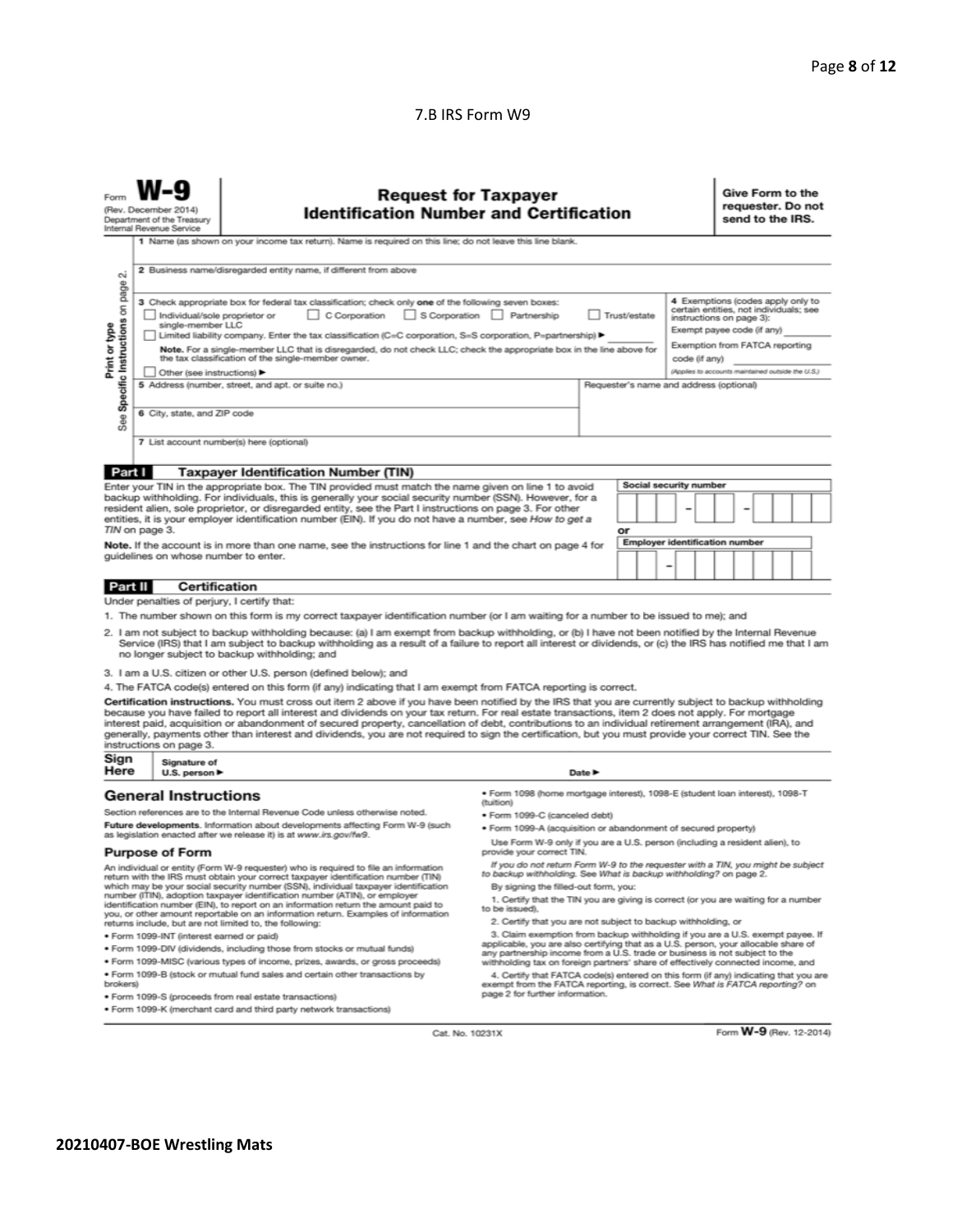#### **ATTACHMENT 7.C – Attestation Re Personnel**

## **ATTESTATION RE PERSONNEL USED IN CONTRACT PERFORMANCE**

| <b>CONTRACTOR LEGAL ENTITY NAME:</b>                                   |  |
|------------------------------------------------------------------------|--|
| FEDERAL EMPLOYER IDENTIFICATION NUMBER:<br>(or Social Security Number) |  |

**The Contractor, identified above, does hereby attest, certify, warrant and assure that the Contractor shall not knowingly utilize the services of an illegal immigrant in the performance of this Contract and shall not knowingly utilize the services of any subcontractor who will utilize the services of an illegal immigrant in the performance of this Contract, T.C.A. § 12-3-309.**

SIGNATURE & DATE:

*NOTICE: This attestation MUST be signed by an individual empowered to contractually bind the Contractor.*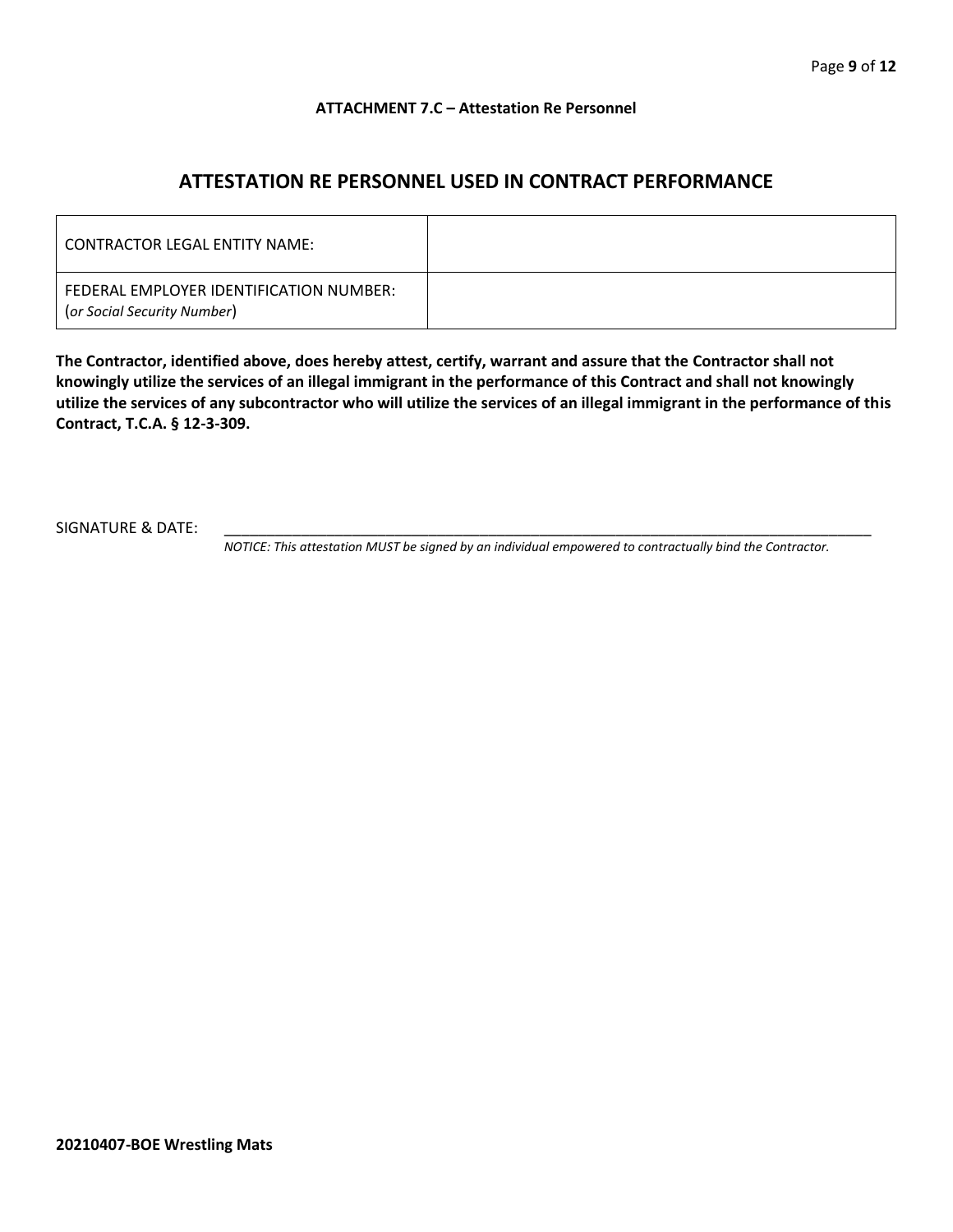#### **ATTACHMENT 7.D – Standard Terms & Conditions SUMNER COUNTY BOARD OF EDUCATION (SCS)**

#### **1. PREPARATION AND SUBMISSION OF BID.**

- **a.** Failure to examine any drawings**,** specifications, or instructions will be at the proposer's risk. Any deviation from the stated terms, conditions and specifications must be coordinated with and approved in writing by the SCS Purchasing Supervisor.
- **b.** RFP/ITB SUBMITTAL / SIGNATURE: Proposal shall give the full name and business address of the bidder. If the proposer is a corporation, the name shall be stated as it is in the corporate charter. Proposals must be signed in ink by the proposer's authorized agent. Unsigned proposals will be rejected. Proposals are to be sealed and the outside of the envelope is to reference the RFP/ITB number. The person signing the proposal must show their title, and if requested by the institution, must furnish satisfactory proof of his or her authority to bind his or her company in contract. Proposer understands that by submitting a proposal with an authorized signature, it shall constitute an offer to SCS. Proposals must be typewritten or in ink; otherwise they may not be considered. Purchase orders will be issued to the firm name appearing on the W9. Electronic submissions via email, fax, etc. shall not be accepted.
- **c.** SCS is not responsible for any costs incurred by any vendor pursuant to the RFP/ITB. The vendor shall be responsible for all costs incurred in connection with the preparation and submission of its proposal.
- **d.** All proposers must be in compliance with T.C.A. § 62-6-119 at the time of proposal submission and provide evidence of compliance with the applicable provisions of the chapter before such proposal may be considered.
- **e.** Proposals are to be received in the location designated in the RFP/ITB no later than the specified date and time. Late submissions will NOT be opened or considered.
- **f.** No erasures permitted. Errors may be crossed out and corrections printed in ink or typewritten adjacent to error and must be initialed in ink by person signing the proposal.
- **g.** Specifications: Reference to available specifications shall be sufficient to make the terms of the specifications binding on the proposer. The use of the name of a manufacturer, or any special brand or make in describing an item does not restrict the proposer to that manufacturer or specific article, unless specifically stated. Comparable products of other manufacturers will be considered if proof of compatibility is contained in the proposal. Proposers are required to notify SCSs Purchasing Supervisor whenever specifications/procedures are not perceived to be fair and open. The articles on which the proposal is submitted must be equal or superior to that specified. Informative and Descriptive Literature: The proposer must show brand or trade names of the articles proposed, when applicable. It shall be the responsibility of the proposer, including proposer's whose product is referenced, to furnish with the proposer such specifications, catalog pages, brochures or other data as will provide an adequate basis for determining the quality and functional capabilities of the product offered. Failure to provide this data may be considered valid justification for rejection of proposer.
- **h.** Samples: Samples of items when called for, must be furnished free of expense, and if not destroyed will, upon proposer's request within ten (10) days of RFP/ITB opening, be returned at the proposer's expense. Each sample must be labeled with the proposer's name, manufacturer's brand name and number, RFP/ITB number and item reference.
- **i.** Time of Performance: The number of calendar days in which delivery is to be made after receipt of order shall be stated in the RFP/ITB and may be a factor in making an award, price notwithstanding. If no delivery time is stated in the bid, bidder agrees that delivery is to be made within two weeks (10 business days) of order.
- **j.** Transportation and delivery charges should be included in the price and be fully prepaid by the vendor to the destination specified in the RFP/ITB. Proposal prices shall include delivery of all items F.O.B. destination.
- **k.** New materials and supplies must be delivered unless otherwise specifically stated in the RFP/ITB.
- **l.** Alternate/multiple bids will not be considered unless specifically called for in the RFP/ITB.
- **m.** Only proposals submitted on RFP/ITB forms furnished by SCS will be considered.
- **n.** By signing this RFP/ITB where indicated, the proposer agrees to strictly abide by all applicable local, state and federal statutes and regulations. The proposer further certifies that this proposer is made without collusion or fraud.
- **o.** Error in Proposal. In case of error in the extension of prices in the proposal, the unit price will govern. Late submissions will NOT be opened or considered. Proposers are cautioned to verify their proposals before submission, as amendments received after the RFP/ITB deadline will not be considered. No proposals shall be altered, amended or withdrawn after opening. After proposal opening, a proposer may withdraw a proposal only when there is obvious clerical error such as a misplaced decimal point, or when enforcement of the proposal would impose unconscionable hardship due to an error in the proposal resulting in a quotation substantially below the other proposals received. Proposal withdrawals will be considered only upon written request of the proposer.
- **2. OPEN RECORDS.** In order to comply with the provisions of the Tennessee Open Records Act, all proposals will be publicly opened and are subject to public inspection after the award upon written request. Proposers may be present at RFP/ITB opening. Summary information will be posted the SCS website, www.sumnerschools.org under the Invitation to Bid link.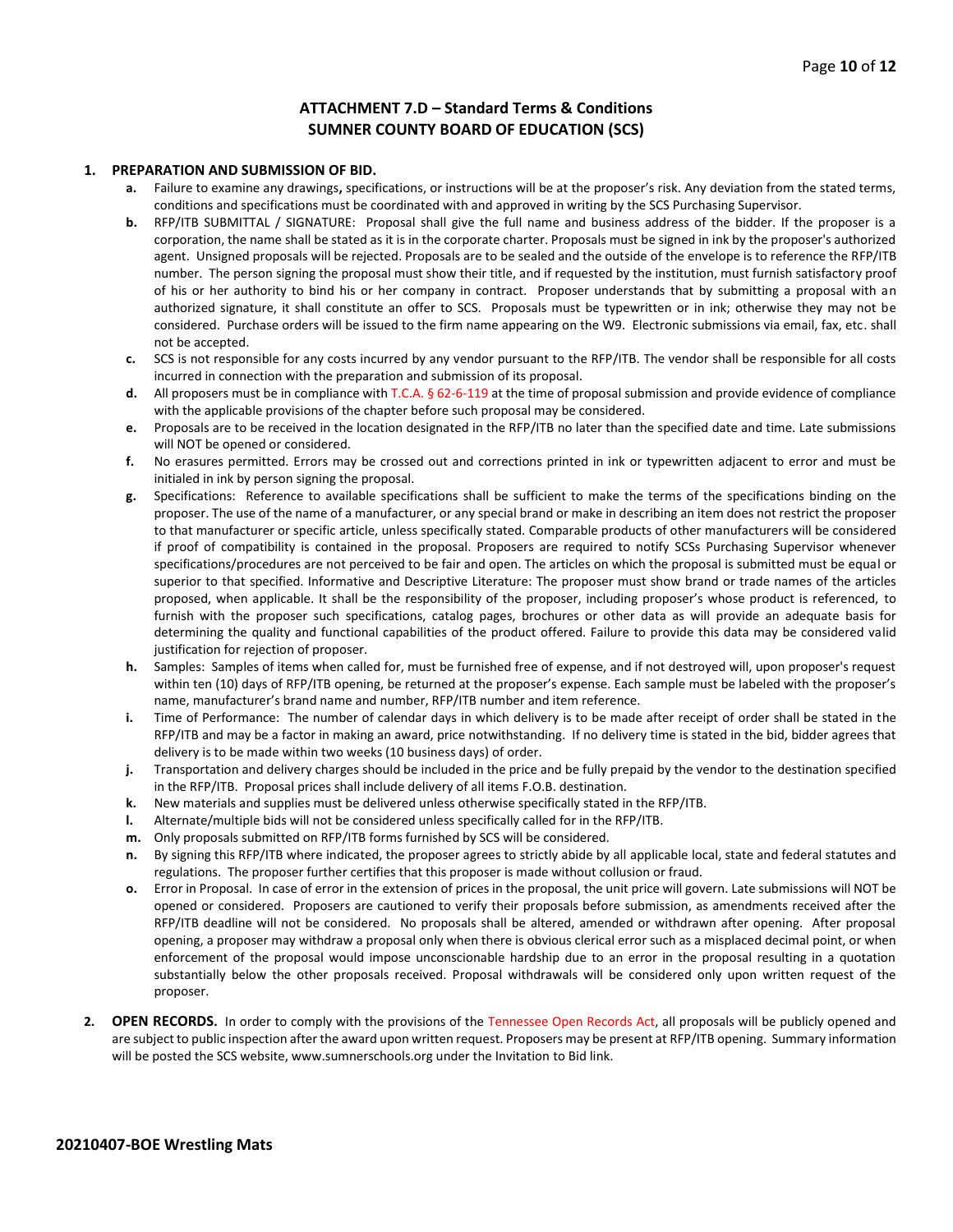- **3. ACCEPTANCE AND AWARD.** SCS reserves the right to reject any and all proposals and to waive any informality in proposals and, unless otherwise specified by the proposer to accept any item in the proposal. Action to reject all proposals shall be taken for unreasonably high prices, errors in the proposal documents, cessation of need, unavailability of funds, or any other reason approved by SCS.
	- **a.** Contracts and purchases will be made with the lowest, responsive, responsible, qualified proposer. The quality of the articles to be supplied, their conformity with the specifications, their suitability to the requirements of the Institution, cash discount offered, and the delivery terms will be taken into consideration.
	- **b.** Any deviation from these stated terms, specifications and conditions must be coordinated with and approved in writing by the Purchasing Supervisor.
	- **c.** Prices quoted on the response (if any) are to be considered firm and binding until the said equipment, supplies or services are in the possession of SCS.
	- **d.** SCS reserves the right to order more or less than the quantity listed in the proposal.
	- **e.** If a proposer fails to state a time within which a proposal must be accepted, it is understood and agreed that SCS shall have ninety (90) days to accept.
	- **f.** No purchase or contract is authorized or valid until the issuance of a SCS purchase order in accordance with SCS policy. No SCS employee is authorized to purchase equipment, supplies or services prior to the issuance of such a purchase order.
	- **g.** The contract may not be assigned without written SCS consent.
	- **h.** If the appropriate space is marked on the RFP/ITB, other Institutions (such as State, Local and/or Public Agencies) may purchase off the contract during the same period as SCS.
	- **i.** The awarded proposer will be required to post a performance and payment bond in the amount of 25% of the contract price if it exceeds \$100,000 as stated by T.C.A. §12-4-201.
	- **j.** If the project cost is in excess of \$25,000 a performance bond must be secured by the requesting part in an amount equal to the market improvement value.
	- **k.** By submission of this bid and signature thereof, the Bidder acknowledges compliance with the provisions of Public Chapter No. 587 / Senate Bill No. 2048 (Employee Background Check). The Bidder further agrees to submit a formal certification thereof prior to commencing work.
- **4. PAYMENT**. Payment terms must be specified in the proposal, including any discounts for early payment. Partial payments will not be approved unless justification for such payment can be shown. Terms will be NET 30 days. Payment will not be made until the conditions and specifications of the RFP/ITB are inspected and approved as conforming by persons appointed by SCS.
- **5. DEFAULT OF SELECTED VENDOR.** In case of vendor default, SCS may procure the articles or services from other sources and hold the defaulting vendor responsible for any resulting cost. If the awarded vendor violates any terms of their response, the contract, SCS policy or any law, they may be disqualified from proposing for a period of two years for minor violations or longer for major violations. Proposals from disqualified proposers will not be accepted during the period of disqualification.
- **6. INSPECTION OF PURCHASES.** Articles received which are not equivalent will not be accepted and will be picked up by the vendor or returned to vendor, shipping charges collect. SCS shall have a reasonable period in which to inspect and accept or reject materials without liability. If necessity requires SCS to use nonconforming materials, an appropriate reduction in payment may be made.
- **7. TAXES.** SCS is tax exempt; do not include taxes in quotation. Vendors making improvements or additions to or performing repair work on real property for SCS are liable for any applicable sales or use tax on tangible personal property used in connection with the contract or furnished to vendors by the state for use under the contract.
- **8. NONDISCRIMINATION.** SCS is an equal opportunity employer. SCS and bidder agree to comply with Titles VI and VII of the Civil Rights Act of 1964, Title IX of the Education Amendments of 1972, Section 504 of the Rehabilitation Act of 1973, Executive Order 11,246, the Americans with Disabilities Act of 1990, if applicable, and the related regulations to each. Each party assures that it will not discriminate against any individual including, but not limited to employees or applicants for employment and/or students, because of race, religion, creed, color, sex, age, disability, veteran status or national origin. In the event that any claims should arise with regards to violations of any such local, state or federal law, statues, rule or regulations, the vendor will indemnify and hold SCS harmless for any damages, including court costs or attorney fees, which might be incurred.
- **9. PROHIBITIONS/NO VENDOR CONTRACT FORM.** Acceptance of gifts from vendors is prohibited. T.C.A. §12-4-106. The contract documents for purchase under this RFP/ITB shall consist of the successful proposer's bid and SCSs purchase order. The proposer may request exceptions to terms and conditions and/or request SCS to accept other terms and conditions by means of subsequent documents such as invoices, warranty agreements, license agreements, etc. All subsequent documents shall be open to revision for impermissible language. SCS reserves the right to render the proposal unresponsive and subject the proposal to rejection if successful terms cannot be negotiated.